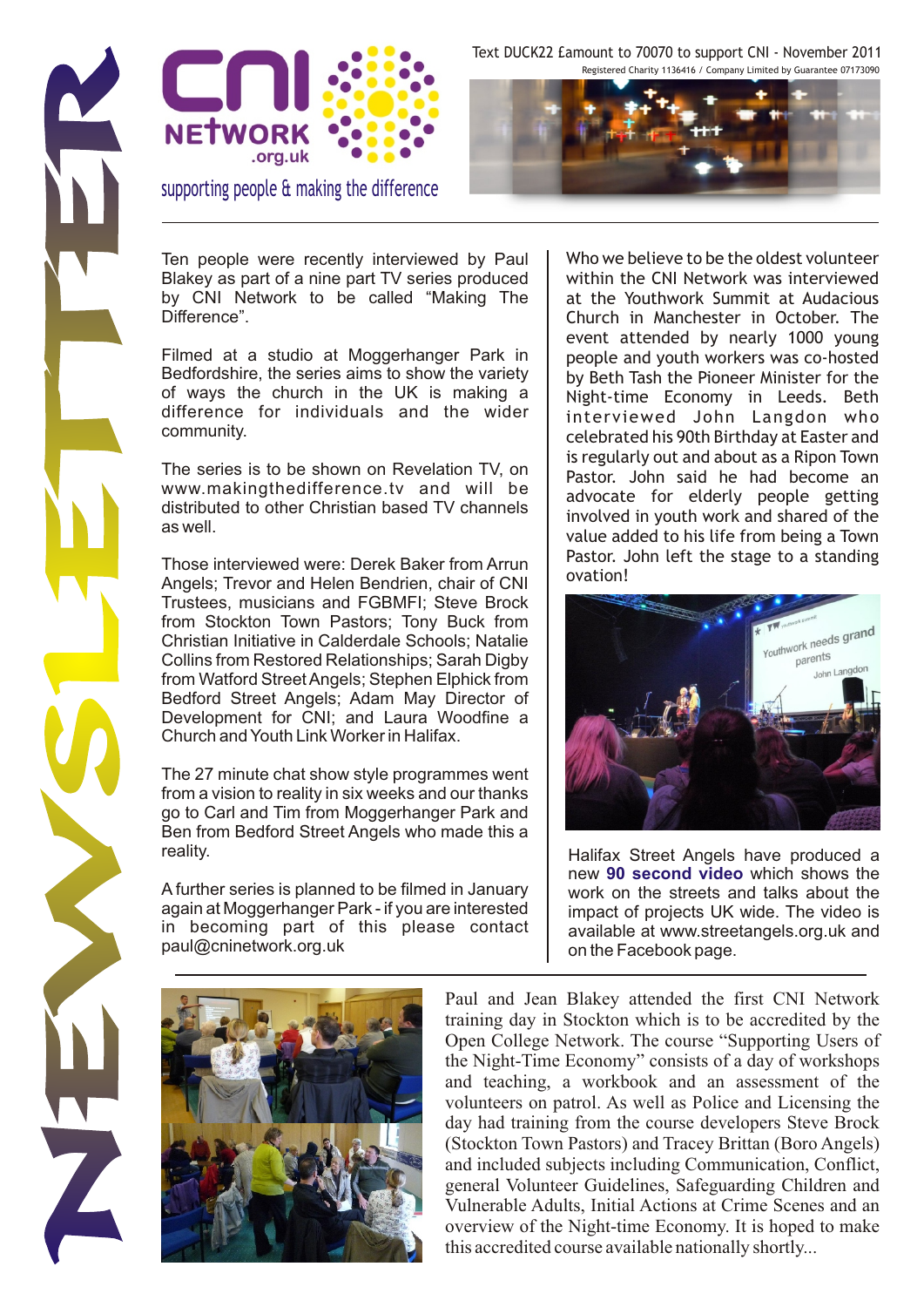## **Celebrating a year of making the difference...**

Week in and week out around 100 local expressions are out and about on the streets, in the parks, on the beaches and in the nightclubs and lap dancing bars helping turn the night-time culture from binge to better. Over the next few months we are going to help celebrate all that happens by telling some of the local stories in our newsletters. These are to be collated onto a special Annual Report web page which will be distributed in January. To include what God is doing through your project and volunteers email hello@cninetwork.org.uk ...



In the small market town of **Skipton** (pop 14,000) Street Angels started in April 2009. A team of 33 Angels invest over 2,500 volunteer hours each year into the Skipton community. In 2½ years we've helped people collapsed on the pavement, one having epileptic fits, some with concussion and a few with cut feet, despite disposing of over 4,000 abandoned bottles and glasses.

However, we've mainly greeted and chatted with hundreds of people, and received compliments and high fives from grateful members of the public.

Inspector Craig Linton of North Yorkshire Police says "Skipton Street Angels are an asset to my policing patrol strategy. Their enthusiasm, commitment and strong community spirit has in my opinion helped to make Skipton a safer place to visit and socialise."

## *GuildfordStreet Angels write:*

We held our fourth commissioning service for our latest Street Angel recruits on Sunday 16th October with 23 new recruits (pictured below)

On the 17th October Guildford Street Angels started to go out on Monday nights once a fortnight (Student night in Guildford).

We are planning to open a 'Safe Space' from the beginning of December to cope with the additional festivities running up to Christmas. This will be a bit of a trial run, and we hope we shall be able to continue every week from the New Year.

Six volunteer Chaplains were commissioned on the 16th October who are already beginning to engage with various areas of the business community.

Www.gtcc.org.uk



Beth Tash writes about the Leeds scene...

So I started work in Leeds city-centre at the beginning of September & employed by the Church of England, with the brief of finding ways to connect Christianity & nightlife culture…it's been a great couple of months of seeing what's out there….i have been mostly:

…praying, thinking, dreaming, wondering about what God might want to do here

….having great meetings with the city council, a group of landlords called 'pubwatch' and the police who are all really keen on the restart of Street Angels. We are planning for around Christmas time linking with Halifax and Headingely Street Angels.

…going out and about prayer walking 2 nights a week….asking God to show us what he sees, what he wants, chatting to people along the way

…hanging out in clubs & bars…meeting workers & clubbers there, learning about their lives, the issues, the hopes, their thoughts on my job, faith, God…life, the world & the universe!



…chatting with & being blessed by others who are doing some incredible work all over the UK

…reporting back in church meetings wanting to tell a few stories and see where people are at.

…some immediate ideas floating around…Club Angels (Street Angels but inside!), 24-7 prayer, Halloween prayer stuff outside….

Be great to hear from you if any of this sparks wisdom & ideas!

Beth Tash 2011- bethtash@gmail.com